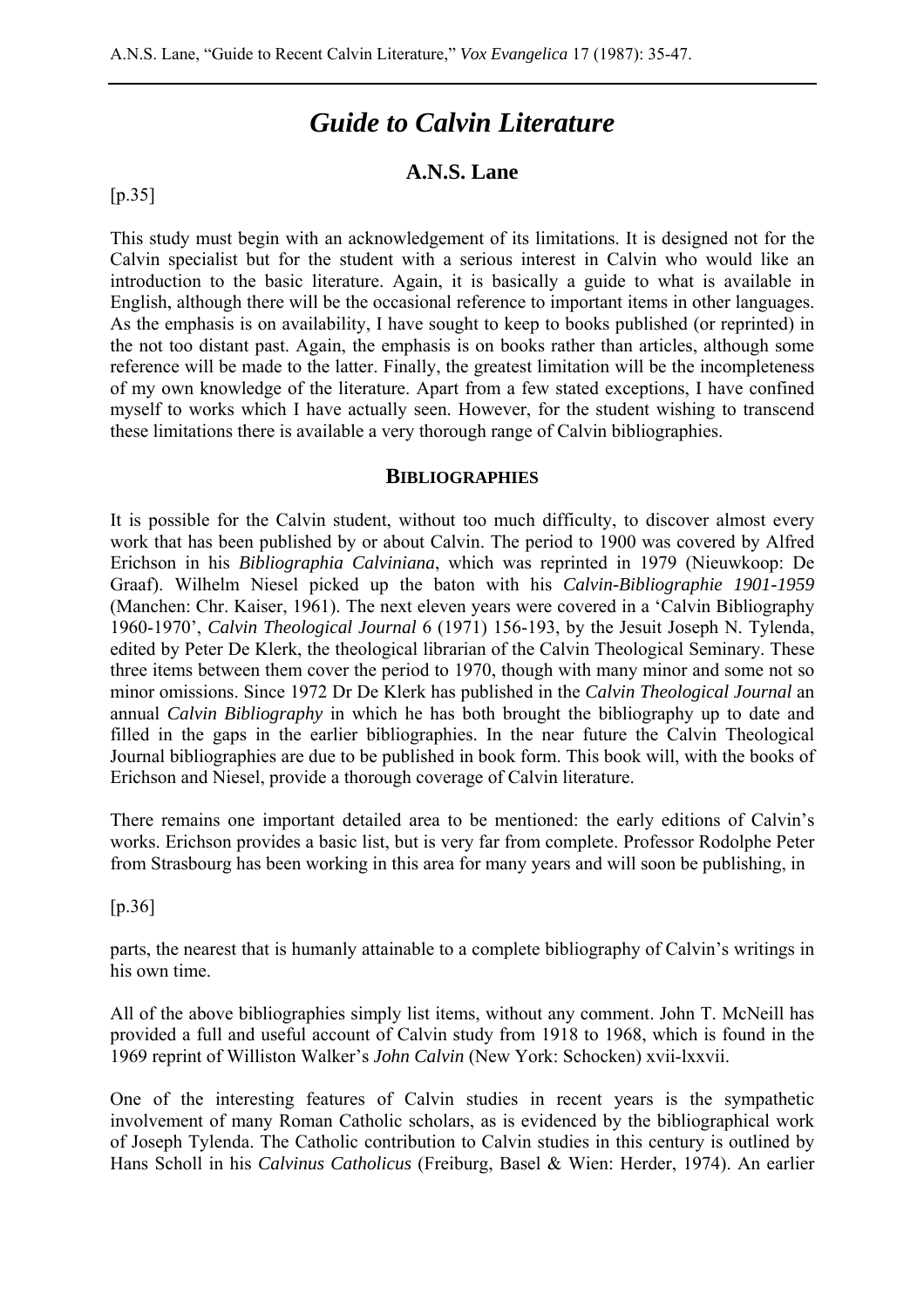and briefer account is provided by Alexandre Ganoczy, probably the greatest Roman Catholic Calvin scholar, in 'Calvin in Present-day Catholic Thought', *Concilium* 4/2 (1966) 20-23.

## **CALVIN'S WORKS**

So much of value has been written about Calvin that the student may easily be in danger of neglecting to read Calvin himself. For this there is no excuse, with many excellent translations available. But first a word about the Latin editions. The nineteenth century saw the publication, in the *Corpus Reformatorum* series of the *Joannis Calvini Opera Quae Supersunt Omnia* in 59 volumes (Brunswick & Berlin: C. A. Schwetschke & Son, 1863-1900) which has been more recently reprinted (New York & London: Johnson Reprints, 1964). This is a critical edition by nineteenth-century, but not twentieth-century, standards. Furthermore, the *omnia* was an unwarranted claim in the light of the omission of a number of items, most notably the *unpublished* sermons of Calvin. These are now being published in a new series of *Supplementa Calviniana* (Neukirchen-Vluyn: Neukirchener Verlag, 1961ff). Between the years a number of works were reedited by Peter Barth, William Niesel and Dora Scheuner for the five-volume *Opera Selecta* series (Miinchen: Chr. Kaiser, 192636, with subsequent revised editions). This is a modern critical edition, although the first volume is seriously marred. Volumes 3 to 5 are an excellent and reliable edition of the definitive 1559 *Institutio*. Plans are now underway for the production of an *Editio Secunda* to replace the *Corpus Reformatorum* edition. T. H. L. Parker's recent critical edition of the Romans commentary (Leiden: Brill, 1981) will become a part of this new edition.

Calvin's greatest and best-known work, his *Institutio*, is available in a number of English versions. The first edition of 1536, which was of pocket-book size, has been translated by F. L. Battles: *Institution of the Christian Religion* (Atlanta: John Knox, 1975). (Unfortunately, the translation is of anything but pocket-book size.) The definitive 1559 edition is available in three different translations. John Allen's 1813

[p.37]

translation has been reprinted many times this century, most recently in 1949 by Eerdmans. Henry Beveridge's 1845 translation has often been reprinted and is available in a paperback edition from Eerdmans. The only new translation this century is that of F. L. Battles (London: SCM and Philadelphia: Westminster, 1961) in the *Library of Christian Classics* series. This is still available from the American publisher and is handled in the UK by T. & T. Clark. There are differing opinions about the relative merits of the various *translations*. However, the Battles *edition* is undoubtedly the best to use because of its spacious layout, its valuable footnotes (even though they can be faulted at a number of points) and its very full indexes. F. L. Battles has also published a supplement to the edition, especially to the footnotes: *New Light on Calvin's Institutes* (Hartford: Hartford Seminary Press, 1966). He has also, together with John Walchenbach, produced an *Analysis of the Institutes of the Christian Religion of John Calvin* (Grand Rapids: Baker, 1980). This is an invaluable 400-page summary of the *Institutes* in note form. I had myself been trying to find a particular point in the *Institutes* on and off for some years when I first acquired the *Analysis*. With the help of the *Analysis* I found it in five minutes!

For those who do not have the leisure to read the whole work there have been a number of abridgements published over the years. The most recent, edited by Tony Lane and Hilary Osborne and entitled *The Institutes of Christian Religion* (London etc: Hodder & Stoughton, 1986), offers a rewriting in simplified and more modern English of parts of the Beveridge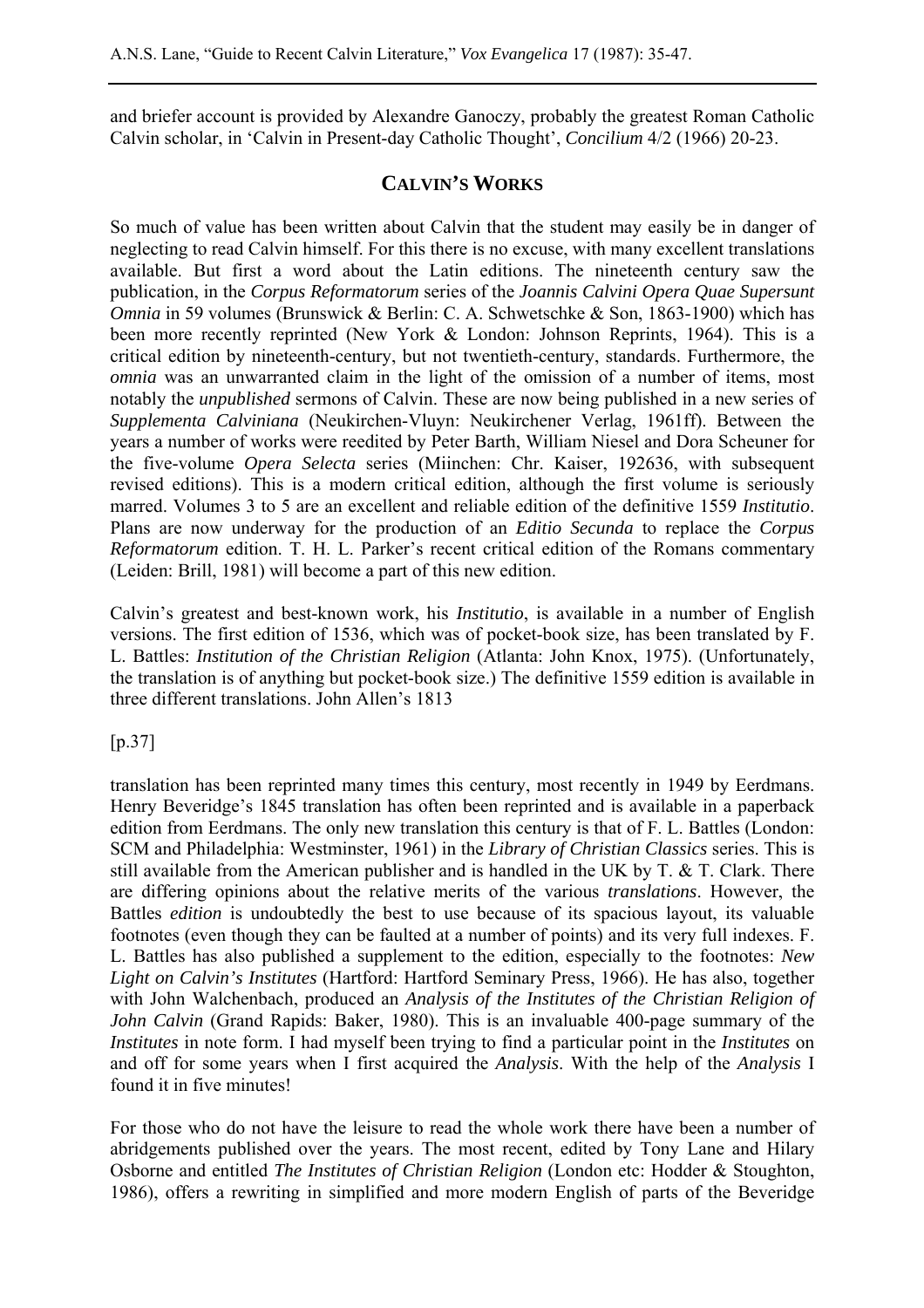edition, chosen to include all of Calvin's major themes. William Keesecker has edited a useful collection of extracts from the Battles translation, arranged by themes alphabetically from *Adoption to Worship: A Calvin Treasury* (London: SCM, 1963).

Calvin's commentaries (which term usually includes his published lectures on parts of the Old Testament) were all translated in the last century by the Calvin Translation Society. This edition has remained in print and is currently published by the Baker Book House. It has the advantage of costing remarkably little, but the translations are less than adequate in places. The New Testament commentaries were retranslated after the war and published by Oliver & Boyd and St Andrews Press. They are now handled by the latter and also reprinted in the USA by Eerdmans. A new translation of the Old Testament commentaries is under way, sponsored by Rutherford House in Edinburgh. It is to be published by Eerdmans in conjunction with Paternoster Press. J. Haroutunian and L. P. Smith have also produced *Calvin: Commentaries* (London: SCM and Philadelphia: Westminster, 1958), a one-volume selection of extracts from Calvin's commentaries which forms volume 23 of the *Library of Christian Classics* series.

In a category of its own is Calvin's commentary on Seneca's *De Clementia*, his first published work. F. L. Battles and A. M. Hugo have

[p.38]

produced a useful edition with a full introduction, a critical edition of the Latin text and an English translation: *Calvin's Commentary on Seneca's De Clementia* (Leiden: Brill, 1969).

Calvin's sermons have received less attention from the translators. The sixteenth-century translation of his sermons on Ephesians was reprinted by the Banner of Truth Trust in 1973 and the same publisher produced in 1983 a facsimile reprint of the 1579 English translation of the sermons on the Pastoral Epistles. Leroy Nixon has translated a number of volumes of sermons: (Selected) *Sermons from Job* (Grand Rapids: Eerdmans, 1952; Grand Rapids: Baker, 1979), *Sermons on the Saving Work of Christ* (Grand Rapids: Baker, 1980) (initially published in 1950 by Eerdmans with the title *The Deity of Christ and Other Sermons*) and *The Gospel According to Isaiah* (Grand Rapids: Eerdmans, 1953), Calvin's seven sermons on Isaiah 53, which I have not seen. The last collection was retranslated by T. H. L. Parker, who is critical of Nixon's translation: *Sermons on Isaiah's Prophecy of the Death and Passion of Christ* (London: James Clarke, 1956). Finally, Benjamin Farley has translated *John Calvin's Sermons on the Ten Commandments* (Grand Rapids: Baker, 1980), being sixteen of his sermons on Deuteronomy.

Many of Calvin's treatises were translated by Henry Beveridge in the last century and published in three volumes of *Tracts* (Edinburgh: Calvin Translation Society, 1844-51). These were reprinted with an introduction by T. F. Torrance: *Tracts and Treatises* (Edinburgh & London: Oliver & Boyd and Grand Rapids: Eerdmans, 1958). They have been subsequently reprinted as part of a seven-volume *Selected Works of John Calvin* (Grand Rapids: Baker, 1983), together with four volumes of his letters, on which more below. There is also a useful one-volume collection *Calvin: Theological Treatises* (London: SCM and Philadelphia: Westminster, 1954), volume 22 of the *Library of Christian Classics* series. This volume is translated by J. K. S. Reid, who also translated Calvin's *Concerning the Eternal Predestination of God* (London: James Clarke, 1961). This work, together with Calvin's *Defence of the Secret Providence of God* was translated in 1856 by Henry Cole and published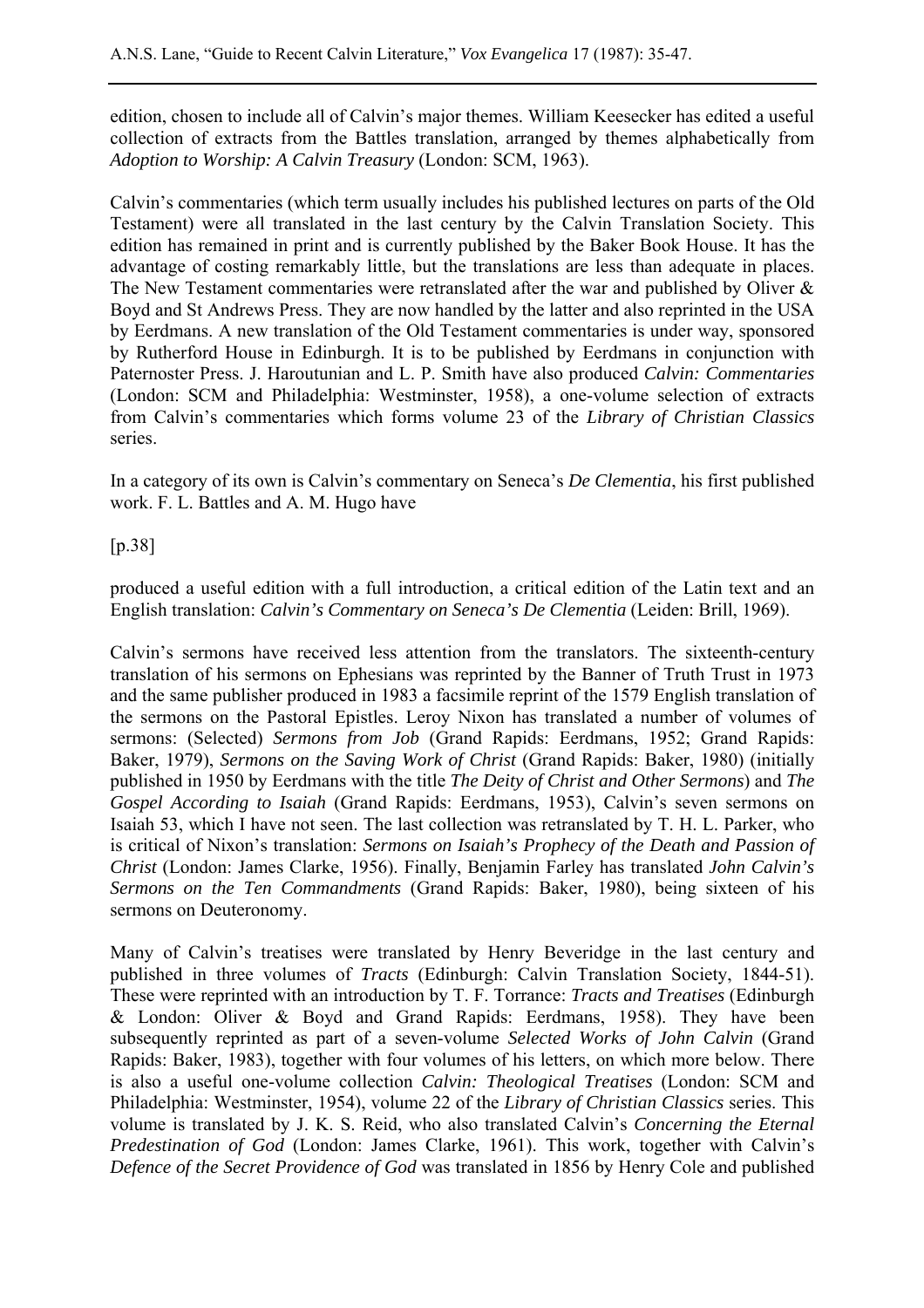with the title *Calvin's Calvinism*. It has been reprinted on occasions, most recently in 1956 by Eerdmans.

A few other works are also available in translation. In 1537 Calvin wrote a popular summary of the first edition of the *Institutio*, which was translated by Paul Fuhrmann: *Instruction in Faith* (London: Lutterworth, 1949). Unfortunately this is no longer available. Beveridge's translation of Cardinal Sadoleto's *Letter to the Genevans* and Calvin's *Reply to Sadoleto* has been reissued in a separate volume edited by John Olin: *A Reformation Debate* (New York: Harper & Row, 1966; Grand Rapids: Baker, 1976), with an extensive introduction by Olin and an appendix juxtaposing the expositions of justification by faith found in the *Institutio and the Council of Trent's Decree Concerning Justification*.

[p.39]

Calvin's *Concerning Scandals* has been translated by John Fraser (Grand Rapids: Eerdmans and Edinburgh: St Andrew Press, 1978). His *Treatises Against the Anabaptists and Against the Libertines* have been translated by Benjamin Farley (Grand Rapids: Baker, 1982). Finally, Calvin's Genevan catechism has received a commentary from Karl Barth in his *The Faith of the Church* (USA: Meridian, 1958; London, Collins, 1960). This is of particular interest as Barth is the greatest, and in many ways the most controversial, of Calvin's twentieth-century disciples.

A four-volume translation of some of Calvin's letters was made in the last century by Jules Bonnet. This was reprinted in 1972 by Lennox Hill (New York) and the four volumes also form part of Baker's recent *Selected Works of John Calvin*. Unfortunately, however, this translation is marred by inaccuracies and should be used only with great caution. A selection from this edition, entitled *Letters of John Calvin* was published by the Banner of Truth Trust in 1980.

Finally, there are a number of volumes containing extracts from Calvin's works. John Dillenberger's *John Calvin* (New York: Doubleday, 1971) is a very handy volume of some 600 pages containing a number of complete works as well as extracts from others. This is now available from the Scholars Press in Decatur (Georgia). F. L. Battles, *The Piety of John Calvin* (Grand Rapids: Baker, 1978) is 'an anthology illustrative of the spirituality' of Calvin. By contrast with Dillenberger, the emphasis is on an attractive layout rather than value for money. Different again is G. R. Potter and M. Greengrass's *John Calvin* (London: Edward Arnold, 1983), which is a collection of short extracts of historical interest, arranged around the framework of Calvin's life. It is one of the *Documents of Modern History* series. Less useful is Samuel Dunn's *The Best of John Calvin* (London: Tegg & Son, 1837; Grand Rapids: Baker, 1981). This contains thirty-eight long extracts on topics ranging from 'The Scriptures' to 'Heaven', drawn mainly from the commentaries and sermons. Unfortunately, the compiler did not see fit to divulge to the reader the sources of the extracts! Finally, William Keesecker has edited *A Calvin Reader. Reflection on Living* (Philadelphia: Westminster, 1985), a useful collection of extracts from most of his works, arranged by themes ranging from Abraham to Zeal.

# **ABOUT CALVIN'S WORKS**

Much has been written on the *Institutio*, of which it is possible here to mention only a few items. The stages in its composition are set out in F. Wendel's *Calvin* (London<sup>2</sup>: Fontana, 1965) part II, chapter 1 and in J-D. Benôit's 'The History and Development of the Institutio: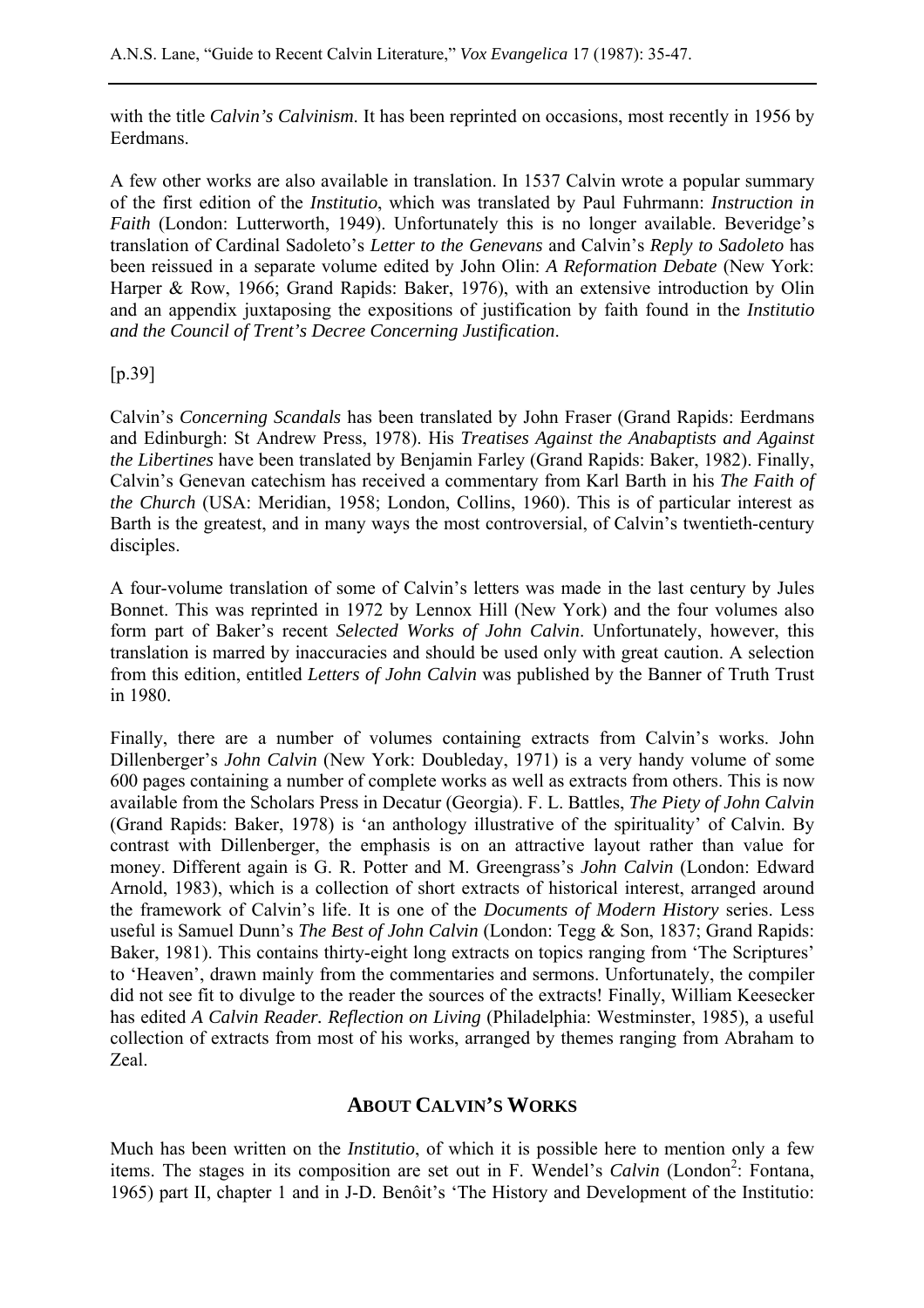How Calvin Worked', which appears in the Duffield symposium shortly to be mentioned. F. L. Battles' *Analysis of the Institutes* has already been

## [p.40]

described. Battles was also instrumental in the production of *A Computerized Concordance to Institutio Christianae Religionis 1559 of Ioannes Calvinus*, which was published by the Pittsburgh Theological Seminary in 1972. This otherwise invaluable work suffers from two serious drawbacks. The layout is user unfriendly in the extreme and it is available in microfilm only. Microfilm is inconvenient enough for an ordinary book, but for a concordance to be consulted regularly and randomly it is intolerable. There are rumours that it may yet be made available in a more convenient form.

Calvin's commentaries are treated in two important books by T. H. L. Parker. *His Calvin's New Testament Commentaries* (London: SCM, 1971) is a work for the specialist with discussions of Calvin's Greek and Latin texts, among other matters. By contrast, his Calvin's *Old Testament Commentaries* (Edinburgh: T. & T. Clark, 1986) is, to use his own words, 'more suited to the general reader'. However, both works are of value to both groups. For the sermons the most useful introduction is again by Parker: *The Oracles of God. An Introduction to the Preaching of John Calvin* (London & Redhill: Lutterworth, 1947). H. J. Kraus, 'Calvin's Exegetical Principles', *Interpretation* 31 (1977) 8-18, is a useful brief introduction, but the reader wishing to delve deeper into Calvin's hermeneutic will need to consult A. Ganoczy and S. Scheld, *Die Hermeneutik Calvins* (Wiesbaden: Franz Steiner, 1983).

Moving to Calvin's other works, J-D. Benôit has a second article in the Duffield symposium, entitled 'Calvin the Letter-writer'. Francis Higman, *The Style of John Calvin in his French Polemical Treatises* (London etc: OUP, 1967) is an interesting analysis of a less familiar side of Calvin's writings.

## **SYMPOSIA**

Many Calvin symposia have been published and it is not possible here to mention more than a few. Some individual items from the symposia will be mentioned later under the relevant topic. An older symposium edited by W. P. Armstrong, *Calvin and the Reformation* (London etc: F. H. Revell, 1909) was reprinted in 1980 by the Baker Book House. J. T. Hoogstra (ed), *John Calvin Contemporary Prophet* (Grand Rapids: Baker, 1959) contains fourteen chapters, of which nine focus on his relevance. G. E. Duffield (ed), *John Calvin* (Appleford: Sutton Courtenay and Grand Rapids: Eerdmans, 1966) contains eleven essays, most of which are very useful. J. H. Bratt (ed), *The Heritage of John Calvin* (Grand Rapids: Eerdmans, 1973) contains the Heritage Hall lectures for 1960 to 1970. As the title implies, there is an emphasis on the Calvinist tradition, but at least half of the lectures relate to Calvin himself. Three years later Bratt was himself to be honoured with a collection of essays edited by David Holwerda: *Exploring the Heritage*

[p.41]

*of John Calvin* (Grand Rapids: Baker, 1976). This contains nine essays, some of which will receive further mention. W. S. Reid (ed), *John Calvin. His Influence in the Western World* (Grand Rapids: Zondervan, 1982) focuses on his influence with only a minority of the book relating to Calvin himself. Finally, Donald McKim has edited a very useful collection of *Readings in Calvin's Theology* (Grand Rapids: Baker, 1984), which contains reprints of some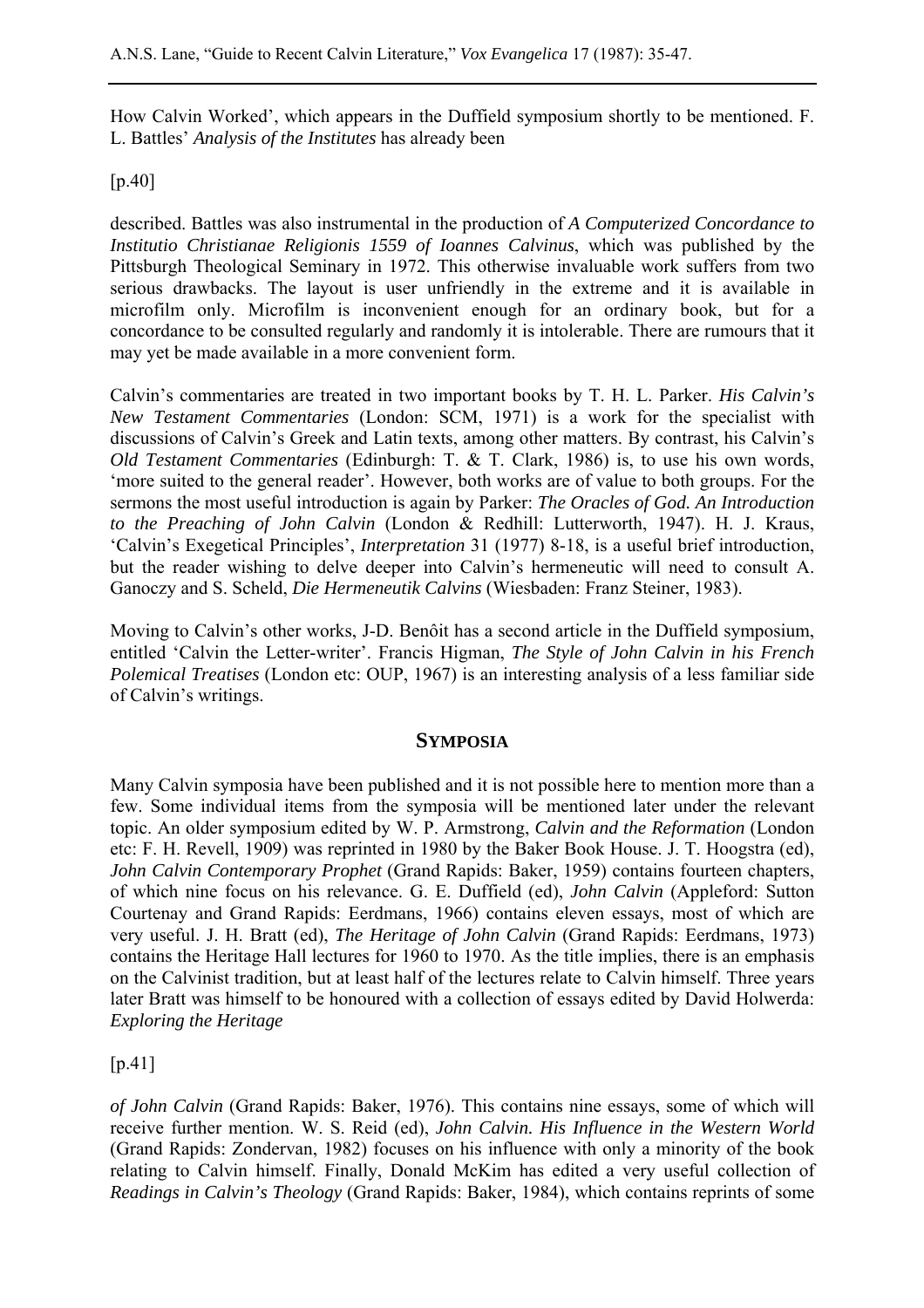important articles, extracts from major books and two essays which appear for the first time. While this is a useful work for reference, those who already possess many of the works from which the chapters are taken will not find it a good buy.

Two other types of symposia should also be mentioned. Every four years, since 1974, there has been an international congress on Calvin research. The papers from these congresses, in English, French or German, are edited by W. H. Neuser: *Calvinus Theologus* (Neukirchen: Neukirchener Verlag, 1976); *Calvinus Ecclesiae Doctor* (Kampen: Kok, 1979); *Calvinus Ecclesiae Genevensis Custos* (Frankfurt etc: Peter Lang, 1984).

Finally, mention should be made of volumes in which are collected together a number of articles by one author (although such a volume is not strictly a *symposium*). Seven of B. B. Warfield's Calvin articles were reprinted in *Calvin and Calvinism* (New York: OUP, 1931), and five of these, together with a sixth Calvin item, are found in *Calvin and Augustine* (Philadelphia: Presbyterian & Reformed, 1956). More recently, a number of B. A. Gerrish's 'essays on the Reformation heritage' have been published under the title *The Old Protestantism and the New* (Chicago: University of Chicago Press and Edinburgh: T. & T. Clark, 1982). About half of the fifteen essays relate to Calvin.

### **BIOGRAPHY**

The standard biography of Calvin is Emile Doumergue's massive seven-volume *Jean Calvin* (Lausanne: Bride], 1899-1917; Neuilly-sur-Seine: La Cause, 1926-27), which has been reprinted (Geneva: Slatkine, 1970). However, few students, even those strong enough to lift such heavy volumes, are likely to have the leisure to read so much. Two older full-length English biographies may be singled out. Williston Walker's 1906 work was deemed worthy of a reprint in 1969, as noted above. R. N. Carew Hunt's *Calvin* (London: Centenary Press, 1933) remains of value. But the best medium length introduction to Calvin available today is T. H. L. Parker's theological biography *John Calvin* (Berkhamsted<sup>2</sup>: Lion, 1977). This supersedes his earlier brief introduction to Calvin, *Portrait of Calvin* (London: SCM, 1954). Also very useful as a brief account of Calvin's life is the first part (93 pages) of François Wendel's *Calvin*, to which reference has already been made.

## [p.42]

An important work covering the period from 1523 to 1539 is Alexandre Ganoczy's *Le Jeune Calvin. Genese et evolution de sa vocation reformatrice* (Wiesbaden: Franz Steiner, 1966), a work which should (and, if rumour is to be believed, may yet) be translated into English. Another valuable work is Richard Stauffer's *The Humanness of John Calvin* (Nashville & New York: Abingdon, 1971), an affirmation of Calvin's human warmness in opposition to the popular caricature.

One major aspect of Calvin's biography is his relation to the city of Geneva. E. William Monter, *Calvin's Geneva* (New York, etc: John Wiley, 1967) is a very useful volume for background. M. Prestwich (ed), *International Calvinism* 1541-1715 (Oxford: OUP, 1985) contains a useful chapter by Gillian Lewis on 'Calvinism in Geneva in the Time of Calvin and Beza' as well as a good introduction to Calvin himself in the opening chapter by Richard Stauffer. An invaluable source document is the *Registres de la Compagnie des Pasteurs de Genève au temps de Calvin* vols I & II, edited by J. F. Bergier and others (Geneva: Droz, 1964 & 1962). (A further three volumes cover the years to 1588) This material has been edited and translated by P. E. Hughes, The *Register of the Company of Pastors in the Time of*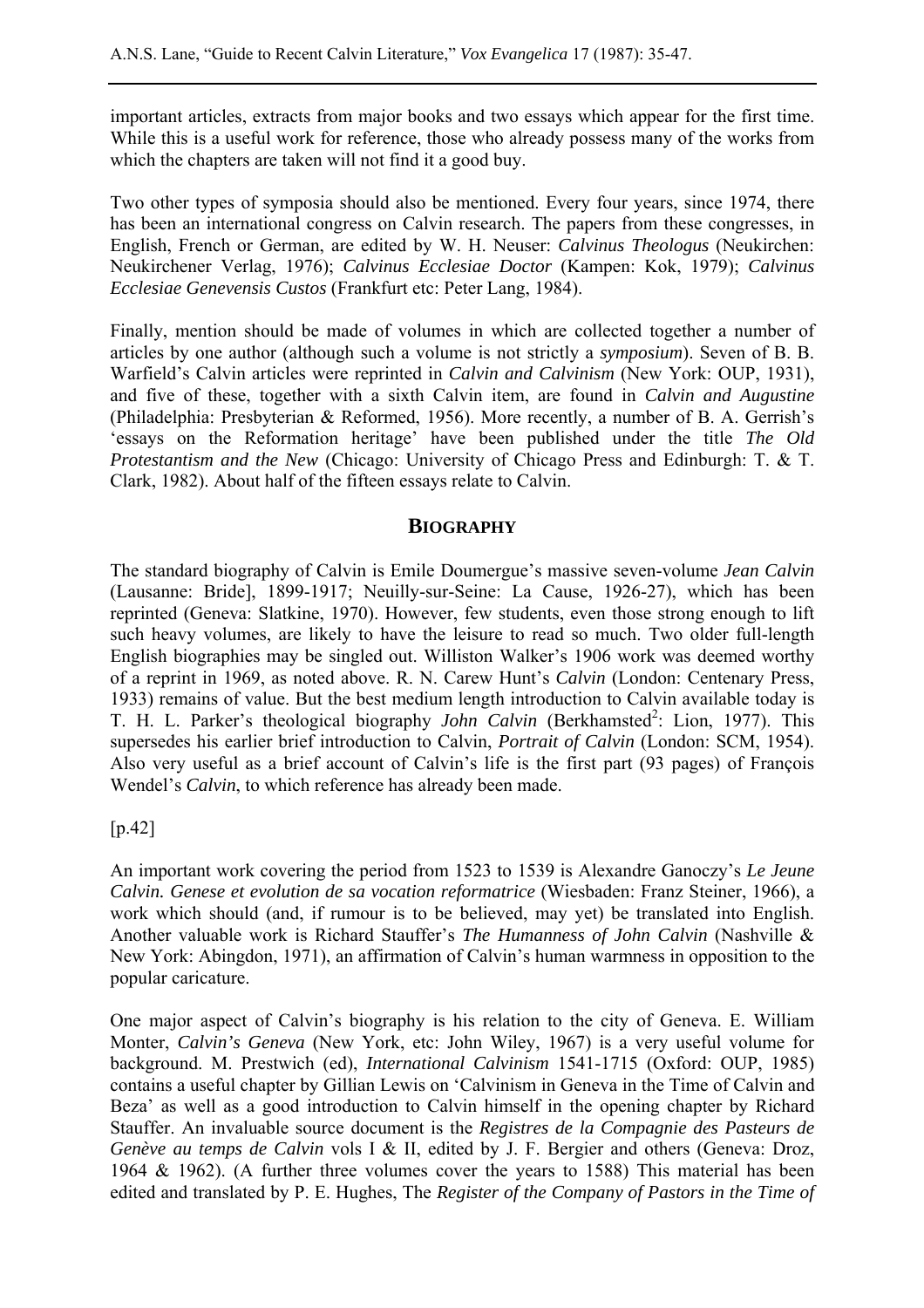*Calvin* (Grand Rapids: Eerdmans, 1966). Calvin's impact on Geneva is assessed by W. Fred Graham, *The Constructive Revolutionary*. *John Calvin and his Socio-Economic Impact* (Richmond: John Knox, 1971). The theological basis for his action is set out in Harro Höpfl's *The Christian Polity of John Calvin* (Cambridge etc: CUP, 1982). André Biéler, *The Social Humanism of Calvin* (Richmond: John Knox, 1964) I have not seen. Finally, Calvin's relation to democracy is discussed in R. M. Kingdon and R. D. Linder (eds) *Calvin and Calvinism. Sources of Democracy?* (Lexington: D. C. Heath, 1970).

# **THEOLOGY**

There are two main books to which one may turn for an exposition of Calvin's theology as a whole. Wilhelm Niesel's *The Theology of Calvin* (London: Lutterworth, 1956; Grand Rapids: Baker, 1980) is a translation of the 1938 German original by one of those involved in the revival of Calvin studies prompted by Karl Barth. A fuller and more recent study is found in François Wendel's Calvin, mentioned above. Both of these authors take as their framework the structure of the *Institutio*. This same structure will be followed hereafter in introducing studies of particular aspects of Calvin's theology. Finally, Suzanne Selinger, *Calvin Against Himself* (Hamden: Archon, 1984) looks at the dualism in Calvin's theology in the light both of contemporary culture and of Calvin's own psychology.

Calvin's doctrine of the knowledge of God has received full attention in recent years. B. B. Wartield's lengthy essay 'Calvin's Doctrine of the

#### [p.43]

Knowledge of God', found in both Calvin and Calvinism and Calvin and Augustine as well as the symposium Calvin and the Reformation, was replaced in 1952 by two books which appeared within a few months of one another: E. A. Dowey, *The Knowledge of God in Calvin's Theology* (New York: Columbia University Press, 1952) and T. H. L. Parker, *The Doctrine of the Knowledge of God* (Edinburgh & London: Oliver & Boyd, 1952). These two books were noteworthy in that the authors disagreed fundamentally about the basic structure of the *Institution*. In a revised and expanded edition, Calvin's *Doctrine of the Knowledge of God* (Edinburgh: Oliver & Boyd, 1969), Parker responds vigorously to Dowey's book. The twentieth century has seen heated debate concerning the validity or otherwise of natural theology, with both sides appealing to Calvin. A judicious survey of the evidence is found in Gerald Postema, 'Calvin's Alleged Rejection of Natural Theology', *SJT* 24 (1971) 423-434.

Another area of controversy is Calvin's doctrine of Scripture. Where did Calvin stand on the 'inerrancy' of Scripture? John Murray offers a 'conservative' interpretation in his *Calvin on Scripture and Divine Sovereignty* (Grand Rapids: Baker, 1960; Welwyn: Evangelical Press, 1979) while H. Jackson Forstman, *Word and Spirit. Calvin's Doctrine of Biblical Authority* (Stanford: Stanford University Press, 1962) presents a 'Barthian' picture. The subject is also touched upon in Ronald Wallace's useful survey of *Calvin's Doctrine of the Word and Sacrament* (Edinburgh & London: Oliver & Boyd, 1953; Tyler: Geneva Divinity School Press, 1982). In recent years there has been considerable debate amongst evangelicals in the United States over the issue of biblical inerrancy and Calvin has been claimed by all parties. Of the many relevant items, two may be mentioned as summarising the opposing views. Jack Rogers and Donald McKim, who oppose inerrancy, expound Calvin in their *The Authority and Interpretation of the Bible* (San Francisco etc: Harper & Row, 1979) 89-116. John Woodbridge has responded in *Biblical Authority. A Critique of the Rogers/McKim Proposal* (Grand Rapids: Zondervan, 1982) 56-67. Finally, on a less controversial note, an important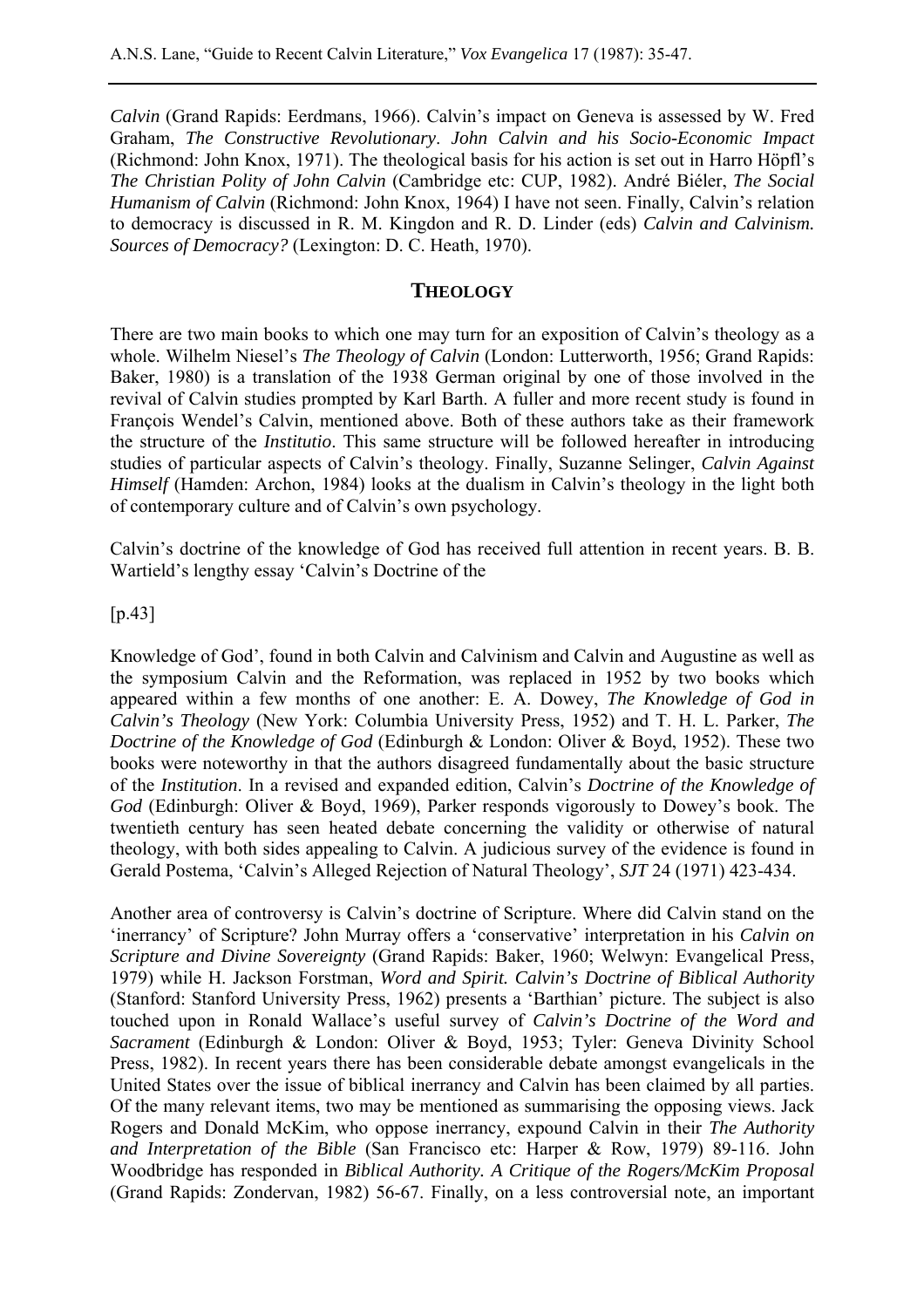aspect of Calvin's approach is highlighted by F. L. Battles in an important article, 'God Was Accommodating Himself to Human Capacity', *Interpretation* 31 (1977) 19-38, which is reprinted in the symposium *Readings in Calvin's Theology*. This theme has been developed more fully by David Wright in an article on 'Calvin's Pentateuchal Criticism: Equity, Hardness of Heart and Divine Accommodation in the Mosaic Harmony Commentary', *Calvin Theological Journal* 21 (1986) 33-50.

Calvin's doctrines of God and providence have not been so well served in the English literature. Nicole Malet has recently written in French on *Dieu selon Calvin* (Lausanne: L'âge d'homme, 1977) but in English there are only shorter items. B. B. Warfield wrote two articles

[p.44]

on 'Calvin's Doctrine of God' and 'Calvin's Doctrine of the Trinity' which are reprinted in *Calvin and Calvinism and Calvin and Augustine*. B. A. Gerrish has two articles on Calvin's doctrine of God in his *The Old Protestantism and the New*. On providence there are a number of articles, such as P. H. Reardon, 'Calvin on Providence: The Development of an Insight', *SJT* 28 (1975) 517-533.

Calvin's doctrines of man and sin and grace are better served. The classic work is T. F. Torrance, *Calvin's Doctrine of Man* (London: Lutterworth, 1949; Grand Rapids: Eerdmans, 1957; Westport: Greenwood, 1977). L. F. Schulze, *Calvin's Reply to Pighius* (Potchefstroom, Pro Rege-Press, 1971) focuses on the questions of freewill and predestination. On one particular point, Leroy Nixon's *John Calvin's Teachings on Human Reason* (New York<sup>2</sup>: Exposition Press, 1963) offers 'a synthesis from Calvin's writings according to established categories and a study of their implications for the theory of Reformed Protestant Christian education'. Finally, there are several relevant essays in the symposium *Exploring the Heritage of John Calvin*, including one by Willis De Boer entitled 'Calvin on the Role of Women'.

Calvin's teaching on law is ably summarised in an article by R. A. Gessert, 'The Integrity of Faith', *SJT* 13 (1960) 247-261. An important study of one particular point is found in John Hesselink, 'Christ, the Law and the Christian' which is reprinted in Readings in Calvin's Theology. This collection also contains Eugene Osterhaven's often-cited study on a related theme: 'Calvin on the Covenant'. The symposium *Exploring the Heritage of John Calvin* contains two useful studies: one by Andrew Bandstra on 'Law and Gospel in Calvin and in Paul' and another by John Primus on 'Calvin and the Puritan Sabbath'.

One aspect of Calvin's Christology, the so-called *Extra Calvinisticum* is discussed by David Willis in *Calvin's Catholic Christology* (Leiden: Brill, 1966). The same theme is tackled in an important article by H. A. Oberman: 'The "Extra" Dimension in the Theology of Calvin', *JEH* 21 (1970) 43-64. There are a number of studies of Calvin's teaching on the work of Christ. Paul van Buren's, *Christ in our Place* (Edinburgh & London: Oliver & Boyd, 1957), with an introduction written by his supervisor, Karl Barth, is a standard work. J. F. Jansen, Calvin's *Doctrine of the Work of Christ* (London: James Clarke, 1956) is a study of the three offices of Christ. C. A. Hall, *With the Spirit's Sword. The Drama of Spiritual Warfare in the Theology of John Calvin* (Richmond: John Knox, 1970) I have not seen. Robert Peterson, *Calvin's Doctrine of the Atonement* (Phillipsburg: Presbyterian & Reformed, 1983) seeks to cover, in a brief span, the whole range of Calvin's thought on the atonement.

Two books may be mentioned for Calvin's doctrine of faith. Walter Stuermann, *A Critical Study of Calvin's Concept of Faith* (Tulsa: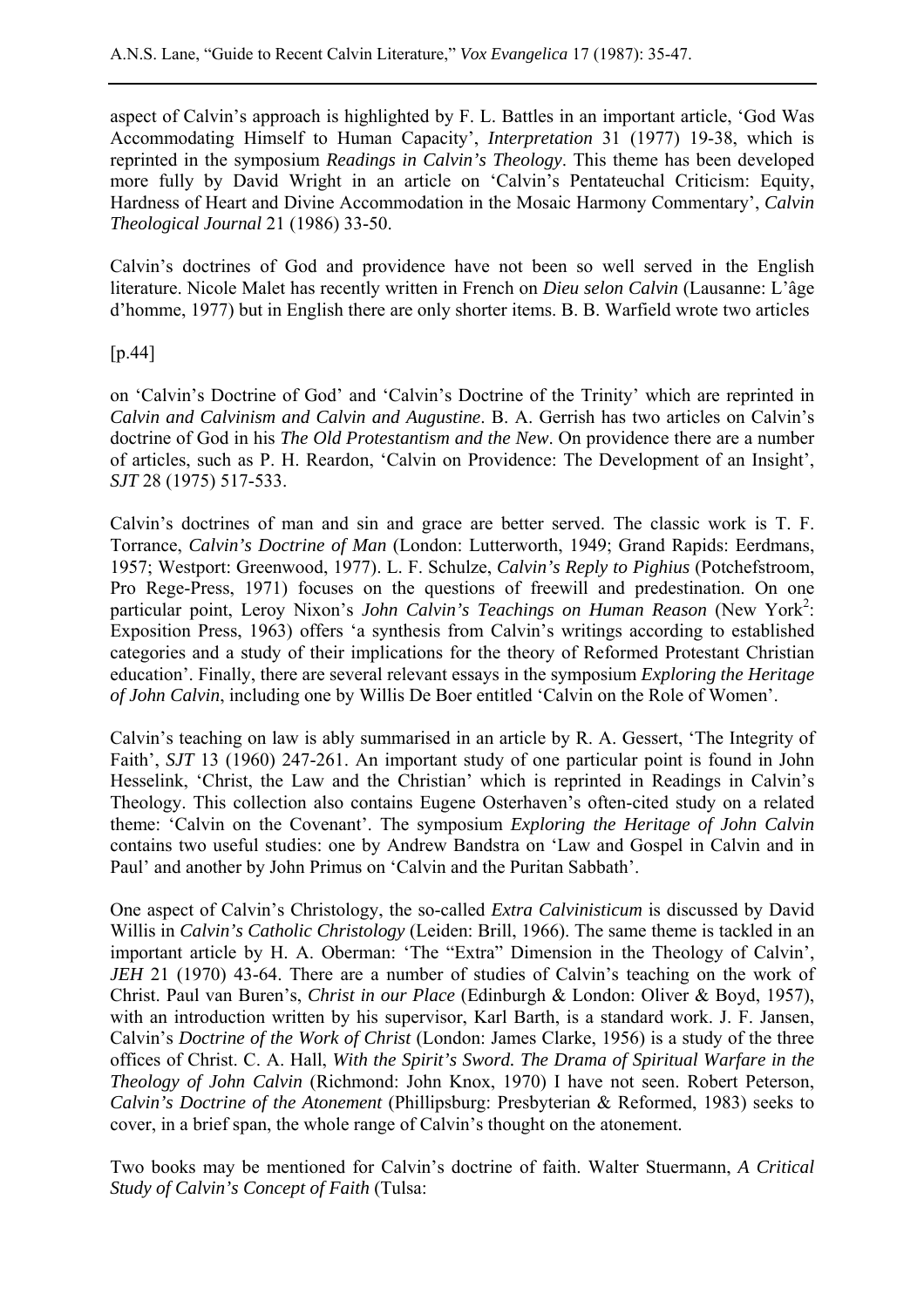# $[p.45]$

University of Tulsa Press, 1952) and Victor Shepherd, *The Nature and Function of Saving Faith in the Theology of John Calvin* (Maron: Mercer University Press, 1983). Ronald Wallace, *Calvin's Doctrine of the Christian Life* (Edinburgh & London: Oliver & Boyd, 1959; Tyler: Geneva Divinity School Press, 1982) provides a broad survey of the subject. L. J. Richard, *The Spirituality of John Calvin* (Atlanta: John Knox, 1974) examines Calvin's sources in particular. Calvin's doctrine of justification has been remarkably neglected in the English literature, although there are a number of theses on the theme, available only on microfilm. T. Staddand, *Rechtfertigung und Heiligung bei Calvin* (Neukirchen: Neukirchener Verlag, 1972) is available for those who read German.

Calvin's doctrine of predestination has aroused more interest. Two short older studies have more recently been reissued: John Murray, *Calvin on Scripture and Divine Sovereignty*, mentioned above, and Fred Klooster, *Calvin's Doctrine of Predestination* (Grand Rapids: Calvin Theological Seminary, 1961; Grand Rapids<sup>2</sup>: Baker, 1977). A more substantial work is Marion Conditt's *More Acceptable than Sacrifice. Ethics and Election as Obedience to God's Will in the Theology of Calvin* (Basel: Friedrich Reinhardt, 1973). The scope of this work is broader than the title indicates.

Calvin's eschatology is broadly surveyed in Heinrich Quistorp, *Calvin's Doctrine of the Last Things* (London: Lutterworth, 1955). Another important study on the theme is found in the final chapter of T. F. Torrance, *Kingdom and Church* (Edinburgh & London: Oliver & Boyd, 1956), which is entitled 'The Eschatology of Hope: John Calvin'. Finally, David Holwerda's 'Eschatology and History: A Look at Calvin's Eschatological Vision' is found in both *Exploring the Heritage of John Calvin and Readings in Calvin's Theology*.

The standard work on Calvin's ecclesiology is B. C. Milner, *Calvin's Doctrine of the Church* (Leiden: Brill, 1970). Two useful shorter studies are G. S. M. Walker, 'Calvin and the Church' which is reprinted in Readings in *Calvin's Theology* and Jean Cadier, 'Calvin and the Union of the Churches' in the Duffield symposium. An important work on the church and ministry is Alexandre Ganoczy, *Calvin Théologien de l'Église et du Ministère* (Paris: du Cerf, 1964), which has appeared in a German translation: *Ecclesia Ministrans* (Freiburg etc: Herder, 1968), but unfortunately has not been translated into English. One aspect of the ministry is examined in depth by E. A. McKee in *John Calvin on the Diaconate and Liturgical Almsgiving* (Geneva: Droz, 1984). Calvin's pastoral concern is shown by J-D. Benoit, 'The Pastoral Care of the Prophet' in the symposium *John Calvin Contemporary Prophet,* which draws on his Calvin. *Directeur d'Ames* (Strasbourg: Oberlin, 1947). Calvin's pastoral approach is illustrated by an account of his dealings with Gerard Perrin in chapter 6 of H. T. Mayer, *Pastoral Care* (Atlanta:

[p.46]

John Knox, 1979). Finally, R. N. Caswell expounds 'Calvin's View of Ecclesiastical Discipline' in the Duffield symposium.

Calvin's doctrine of the sacraments is surveyed in Ronald Wallace's *Calvin's Doctrine of the Word and Sacrament*, which has been mentioned above. This includes two chapters on his doctrine of baptism, which is a much neglected topic. His doctrine of the Eucharist, by contrast, has received no shortage of attention. Killian McDonnell, *John Calvin, the Church*